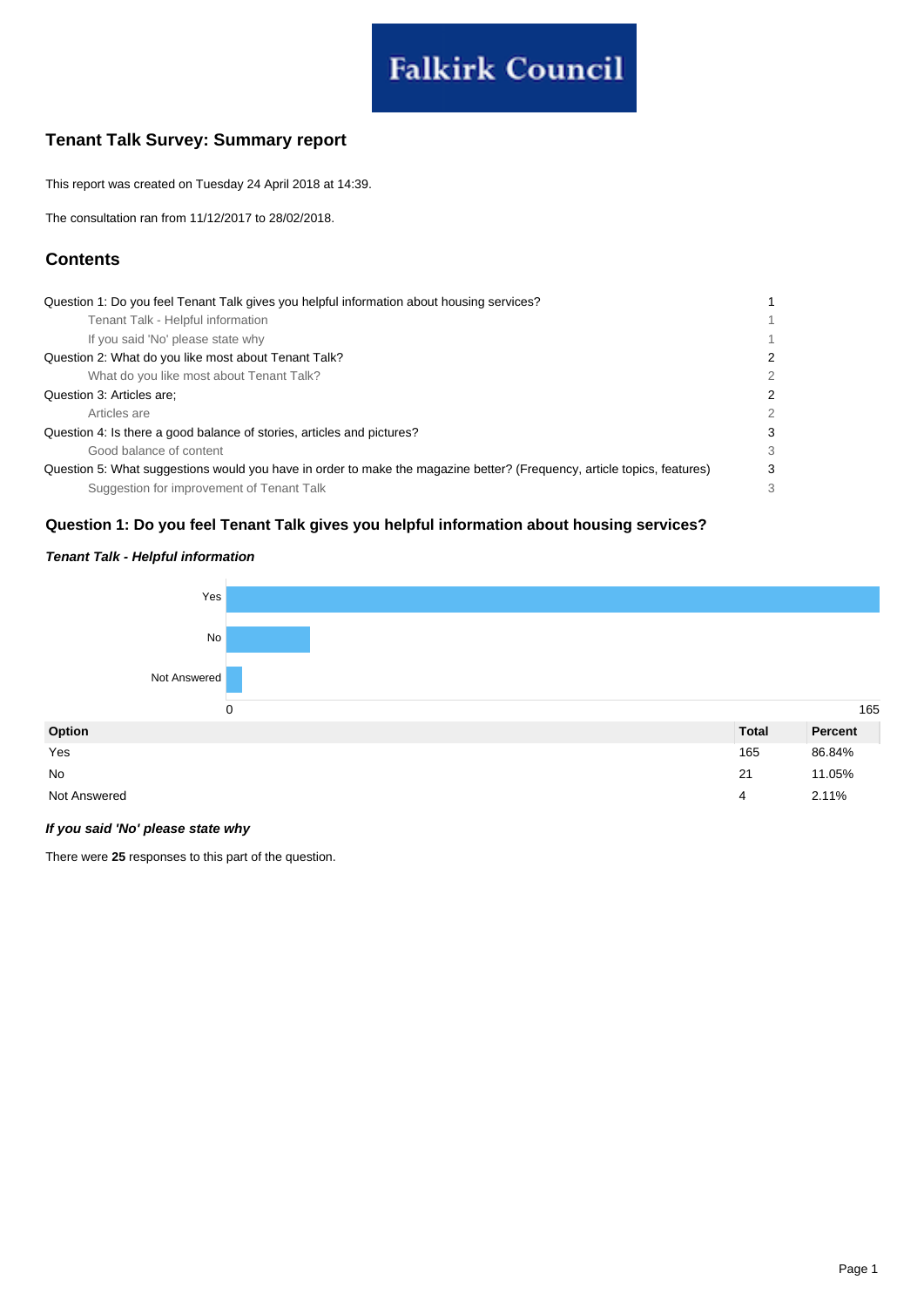# **Falkirk Council**

## **Question 2: What do you like most about Tenant Talk?**

#### **What do you like most about Tenant Talk?**



| Option                  | <b>Total</b> | Percent |
|-------------------------|--------------|---------|
| Real life stories'      | 105          | 55.26%  |
| Competitions            | 61           | 32.11%  |
| Recipe                  | 46           | 24.21%  |
| Tenant feedback         | 125          | 65.79%  |
| Information on services | 142          | 74.74%  |
| Performance information | 76           | 40.00%  |
| Adverts                 | 21           | 11.05%  |
| Local news and events   | 138          | 72.63%  |
| Gardening               | 54           | 28.42%  |
| Not Answered            | 14           | 7.37%   |

### **Question 3: Articles are;**

#### **Articles are**